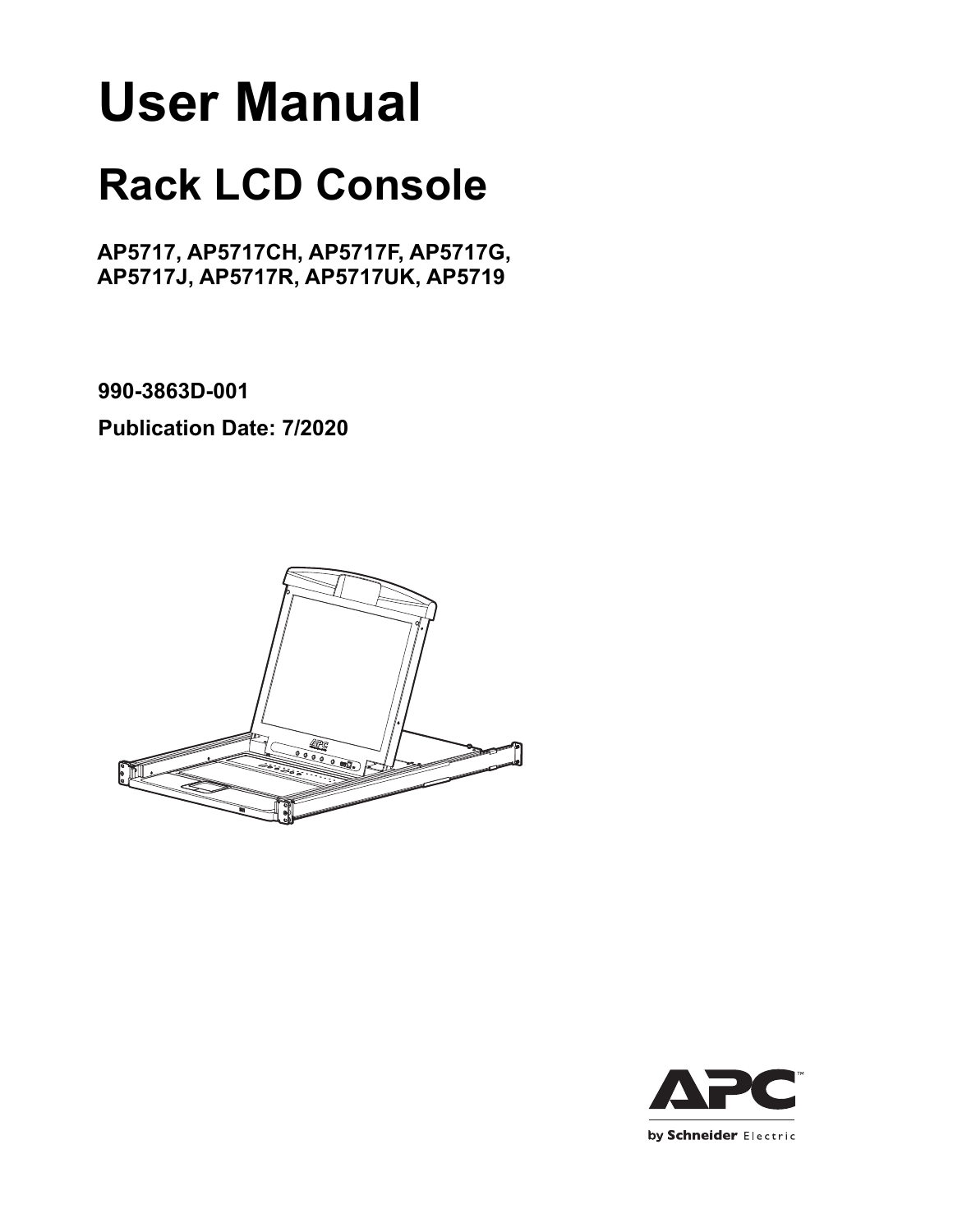# **APC by Schneider Electric Legal Disclaimer**

The information presented in this manual is not warranted by the APC by Schneider Electric to be authoritative, error free, or complete. This publication is not meant to be a substitute for a detailed operational and site specific development plan. Therefore, APC by Schneider Electric assumes no liability for damages, violations of codes, improper installation, system failures, or any other problems that could arise based on the use of this **Publication** 

The information contained in this Publication is provided as is and has been prepared solely for the purpose of evaluating data center design and construction. This Publication has been compiled in good faith by APC by Schneider Electric. However, no representation is made or warranty given, either express or implied, as to the completeness or accuracy of the information this Publication contains.

**IN NO EVENT SHALL APC BY SCHNEIDER ELECTRIC IT CORPORATION, OR ANY PARENT, AFFILIATE OR SUBSIDIARY COMPANY OF APC BY SCHNEIDER ELECTRIC OR THEIR RESPECTIVE OFFICERS, DIRECTORS, OR EMPLOYEES BE LIABLE FOR ANY DIRECT, INDIRECT, CONSEQUENTIAL, PUNITIVE, SPECIAL, OR INCIDENTAL DAMAGES (INCLUDING, WITHOUT LIMITATION, DAMAGES FOR LOSS OF BUSINESS, CONTRACT, REVENUE, DATA, INFORMATION, OR BUSINESS INTERRUPTION) RESULTING FROM, ARISING OUT, OR IN CONNECTION WITH THE USE OF, OR INABILITY TO USE THIS PUBLICATION OR THE CONTENT, EVEN IF APC BY SCHNEIDER ELECTRIC HAS BEEN EXPRESSLY ADVISED OF THE POSSIBILITY OF SUCH DAMAGES. APC BY SCHNEIDER ELECTRIC RESERVES THE RIGHT TO MAKE CHANGES OR UPDATES WITH RESPECT TO OR IN THE CONTENT OF THE PUBLICATION OR THE FORMAT THEREOF AT ANY TIME WITHOUT NOTICE.**

Copyright, intellectual, and all other proprietary rights in the content (including but not limited to software, audio, video, text, and photographs) rests with APC by Schneider Electric or its licensors. All rights in the content not expressly granted herein are reserved. No rights of any kind are licensed or assigned or shall otherwise pass to persons accessing this information.

This Publication shall not be for resale in whole or in part.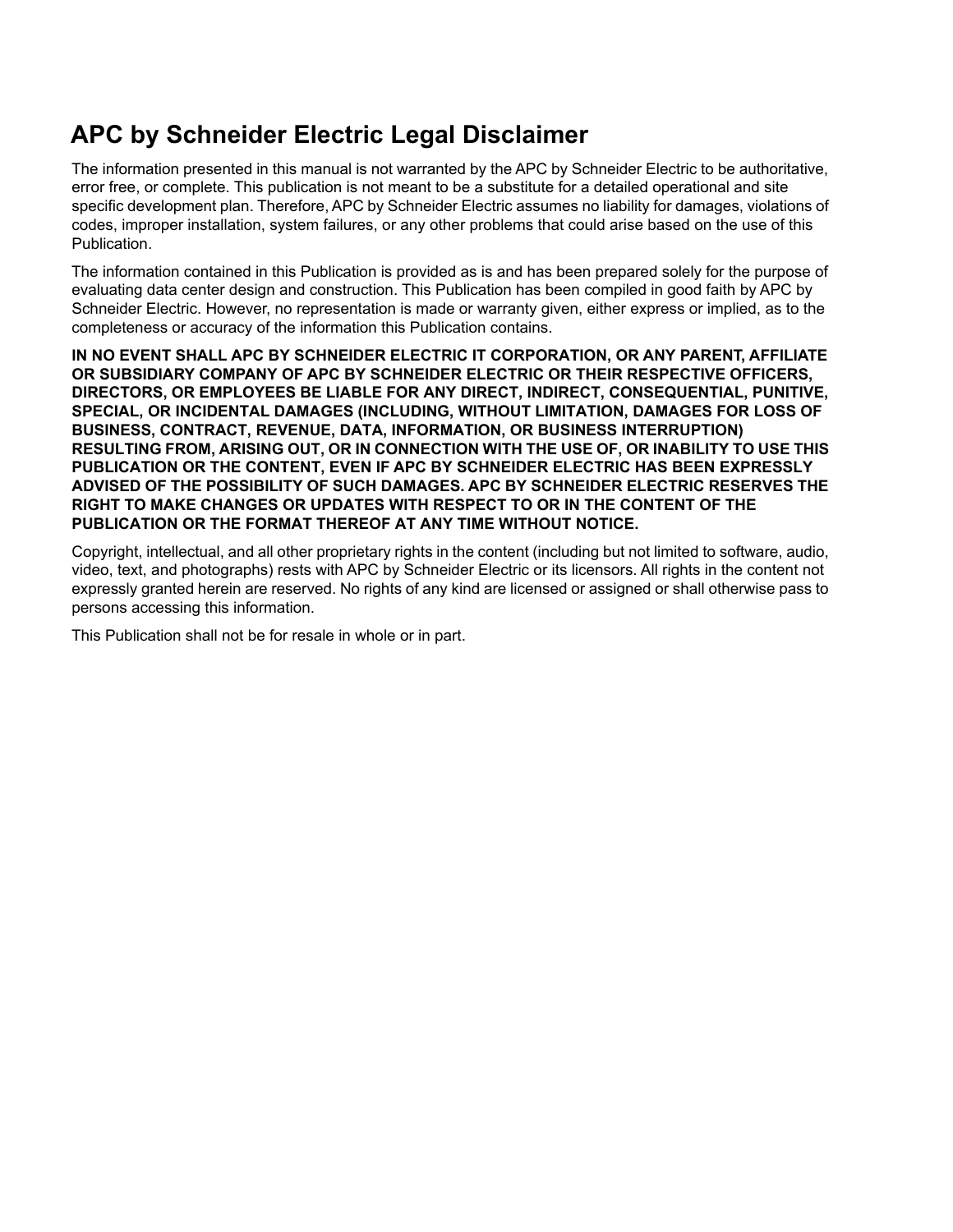# **Table of Contents**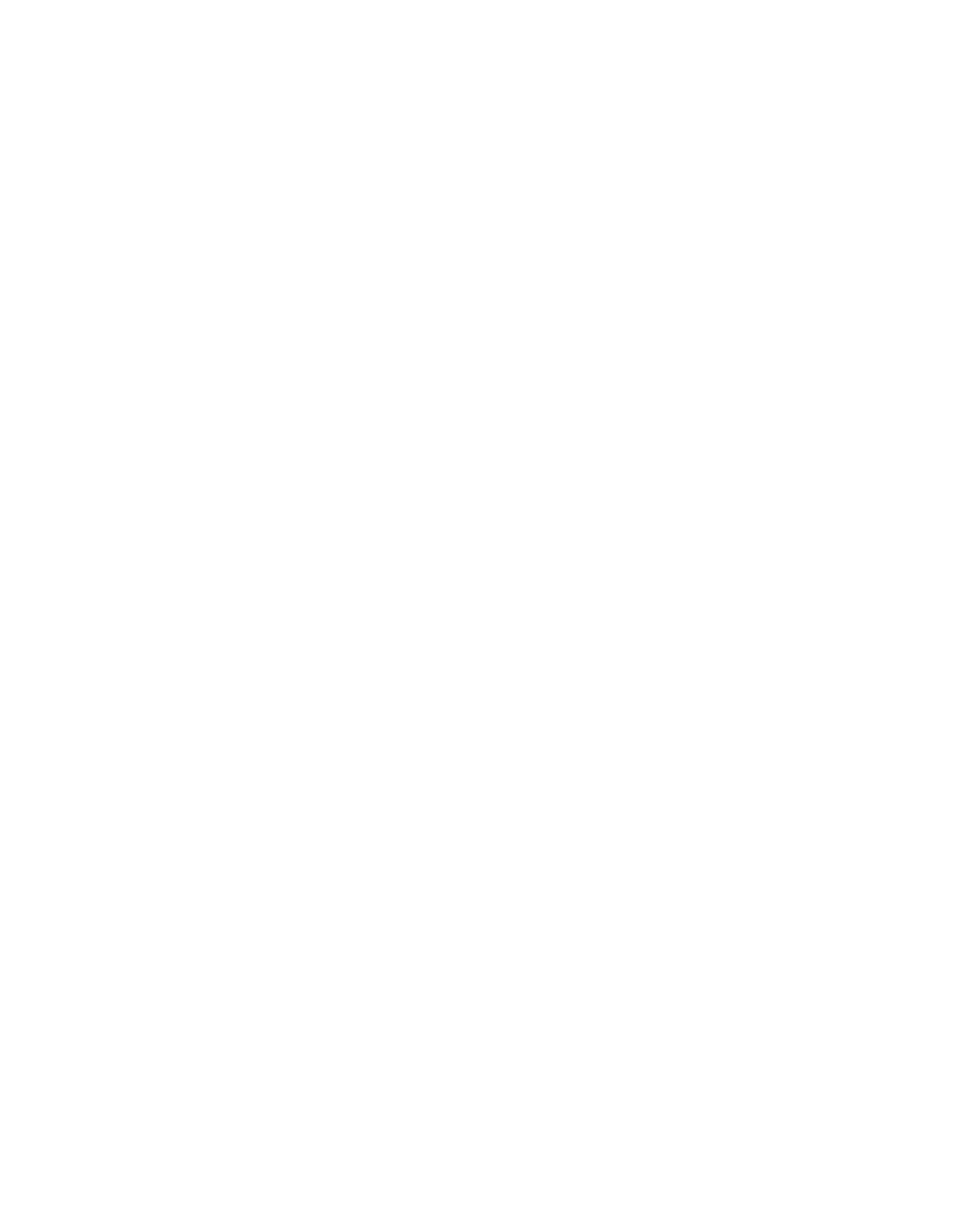# <span id="page-4-1"></span><span id="page-4-0"></span>**Overview**

The Rack LCD Console features a 17" or a 19" LCD panel, a full keyboard, and a touch pad in a rack-mountable sliding housing. The Rack LCD Console is intended for use with compatible target devices (a KVM switch or server).

# <span id="page-4-2"></span>**Related Documents**

Download technical publications or look for updates to your manual at **[www.apc.com](https://www.apc.com)**.

# <span id="page-4-3"></span>**User Comments**

Contact **[www.apc.com/](https://www.apc.com/support)support**. We welcome your comments about this document.

# <span id="page-4-4"></span>**Important Safety Information**

Read the instructions carefully to become familiar with the device before trying to install, operate, service or maintain it. The following messages may appear throughout this manual or on the equipment to warn of potential hazards or to call attention to information that clarifies or simplifies a procedure.



The addition of this symbol to a Danger or Warning safety label indicates that an electrical hazard exists which will result in personal injury if the instructions are not followed.

This is the safety alert symbol. It is used to alert you to potential personal injury hazards. Obey all safety messages that follow this symbol to avoid possible injury or death.

# **DANGER**

**DANGER** indicates an imminently hazardous situation which, if not avoided, **will result in** death or serious injury.

### **WARNING**

**WARNING** indicates a potentially hazardous situation which, if not avoided, **can result in** death or serious injury.

# **CAUTION**

**CAUTION** indicates a potentially hazardous situation which, if not avoided, **can result in** minor or moderate injury.

# *NOTICE*

**NOTICE** addresses practices not related to physical injury including certain environmental hazards, potential damage or loss of data.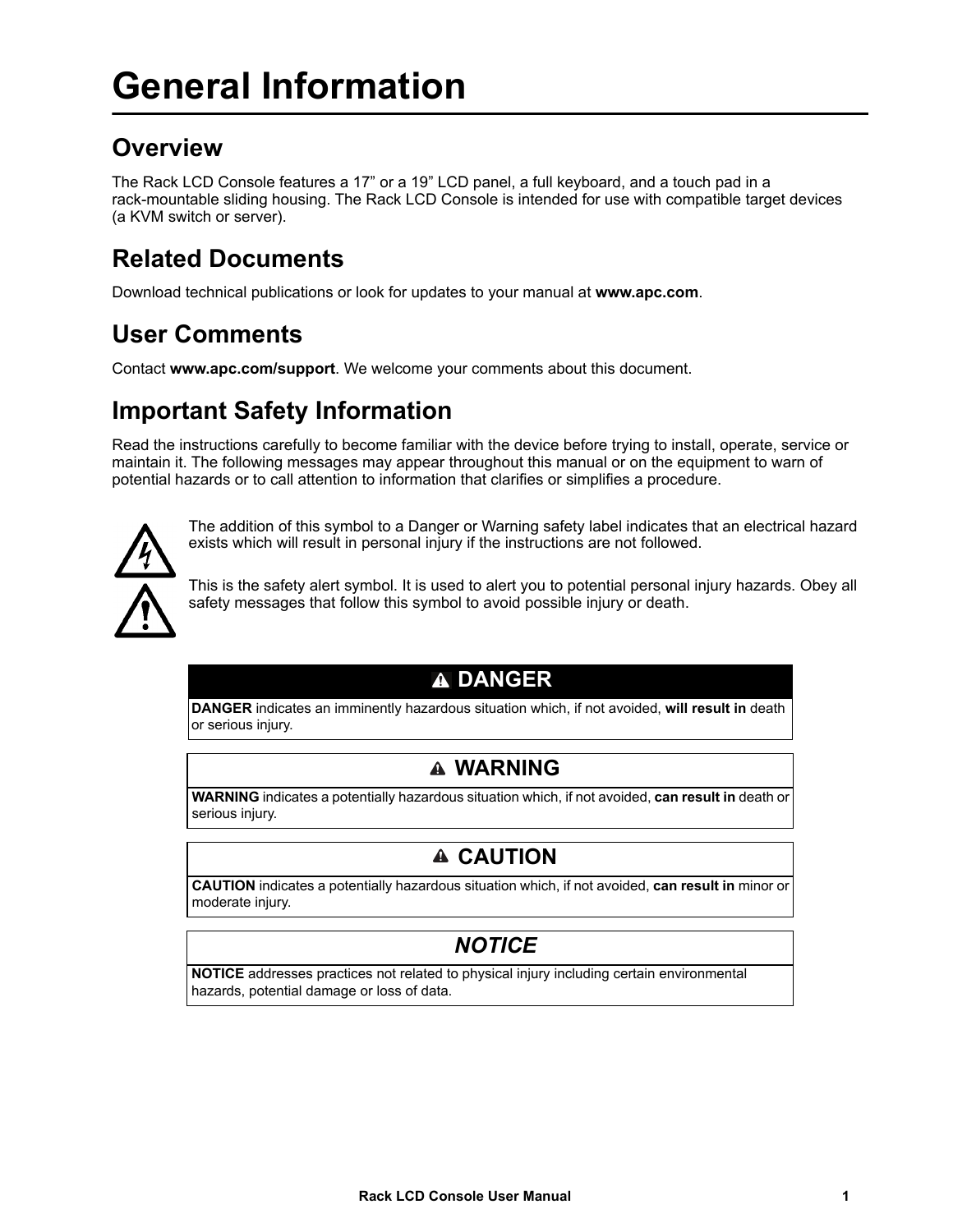#### <span id="page-5-0"></span>**Safety Information for the Rack LCD Console**

Read and adhere to the following important safety considerations when working with the **Integrated Analog KVM** (Keyboard, Video, Monitor Switch) **Rack LCD** (Liquid Crystal Diode Monitor). Read all of the instructions. Follow all warnings and instructions. All work must be performed by APC by Schneider Electric authorized personnel only.

### **A A DANGER**

#### **HAZARD OF ELECTRIC SHOCK, EXPLOSION, OR ARC FLASH**

- Avoid circuit overload. Before energizing, review the electrical specifications in the product documentation.
- Use only the supplied power cord or a power cord approved for use in your region.
- The cord must have voltage and current ratings equal to or greater than those of the product rating label requirements.
- Plug the power cord into a grounded (earthed) outlet that is easily accessible. Do not disable the grounding pin.
- Class I equipment. This equipment must be earthed. The power plug must be connected to aproperly wired earth ground socket outlet. An improperly wired socket outlet could place hazardous voltages on accessible metal parts.
- Make sure that all equipment, including power strips, is properly grounded.
- The AC inlet is the main disconnect device for the product.
- This product has no user-serviceable parts inside. Do not remove product cover. All repairs should be performed by authorized personnel only.

**Failure to follow these instructions will result in death or serious injury.**

## **CAUTION**

#### **HAZARD OF EQUIPMENT DAMAGE**

- Do not connect the RJ-11 connector marked "UPGRADE" to any telecommunication network.
- Plugging in devices other than those specified in the product documentation may result in equipment damage
- Allow sufficient airflow for safe operation. To avoid overheating, make sure the product enclosure openings are never blocked or covered. Rack temperature must be less than 40°C.
- Uneven mechanical loading can create a hazardous condition.
- Do not use the product as a shelf.
- Use only the installation mounting hardware provided to avoid damage.
- **Failure to follow these instructions can result in injury or equipment damage.**

# *NOTICE*

- Do not use the device near water, Never spill liquid of any kind on the device.
- Unplug the device from the wall outlet before cleaning. Do not use liquid or aerosol cleaners. Use a damp cloth for cleaning.
- To help protect your system from sudden, transient increases and decreases in electrical power, use a surge suppressor, line conditioner, or uninterruptible power supply (UPS).
- Before working on the rack, make sure that the stabilizers are secured to the rack, extended to the floor, and that the full weight of the rack rests on the floor. Install front and side stabilizers on a single rack or front stabilizers for joined multiple racks before working on the rack.
- Position system cables and power cables carefully; Be sure that nothing rests on any cables.
- Never push objects of any kind into or through cabinet slots. They may touch dangerous voltage points or short out parts resulting in a risk of fire or electrical shock.
- Always load the rack from the bottom up, and load the heaviest item in the rack first.
- Make sure that the rack is level and stable before extending a device from the rack.
- Use caution when pressing the device rail release latches and sliding a device into or out of a rack; the slide rails can pinch your fingers.
- After a device is inserted into the rack, carefully extend the rail into a locking position, and then slide the device into the rack.
- Do not overload the AC supply branch circuit that provides power to the rack. The total rack load should not exceed 80 percent of the branch circuit rating.
- Make sure that all equipment used on the rack, including power strips and other electrical connectors, is properly grounded.
- Ensure that proper airflow is provided to devices in the rack.
- Ensure that the operating ambient temperature of the rack environment does not exceed the maximum ambient temperature specified for the equipment by the manufacturer
- Do not step on or stand on any device when servicing other devices in a rack.
- Equipment mounted on rails should not act as shelf or work surface.
- Route the power cord and cables so that they cannot be stepped on or tripped over.

This equipment is suitable for installation in Information Technology rooms in accordance with Article 645 of the National Electric Code and NFPA 75.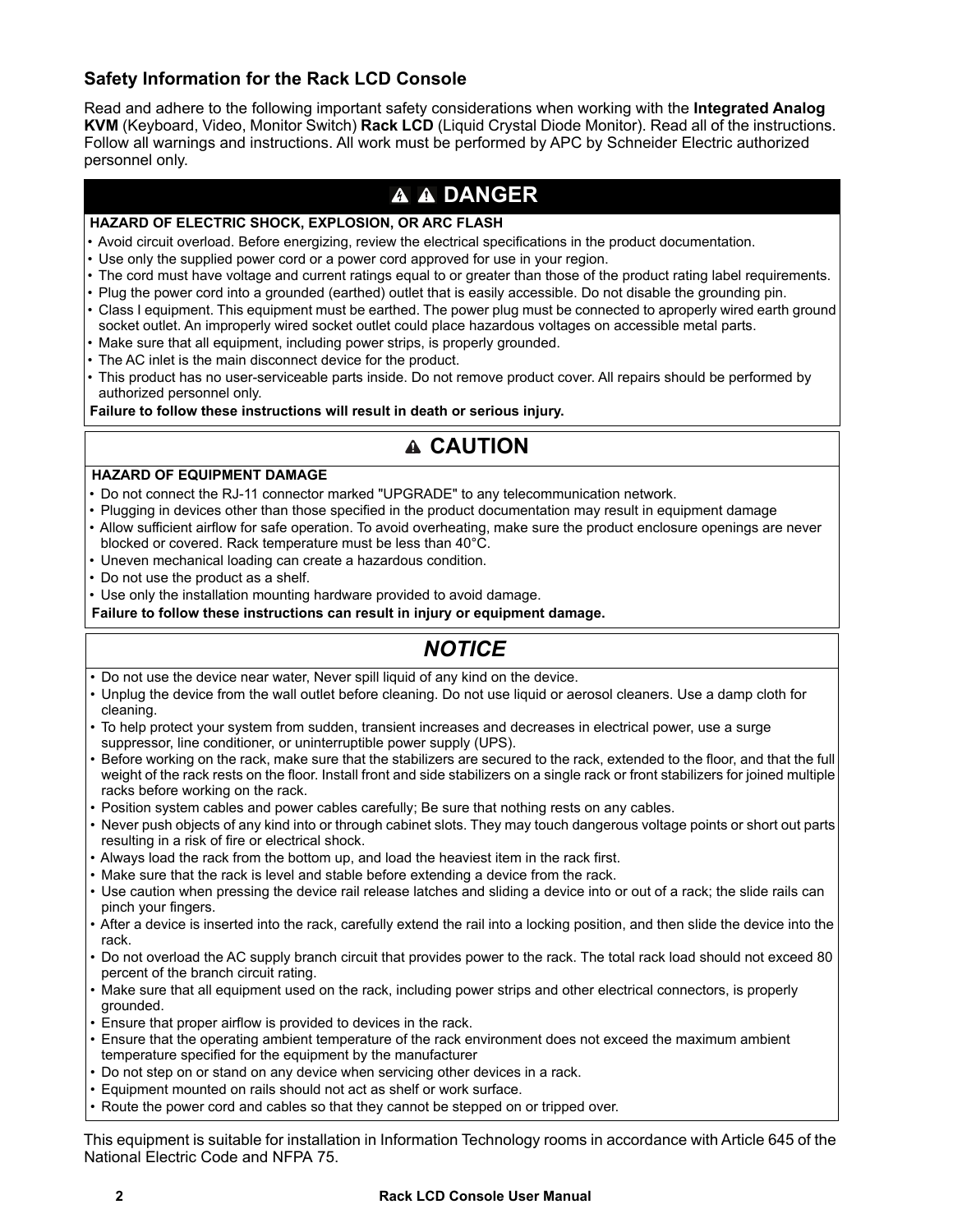#### **Additional safety information**

**Before you begin.** Verify that the system is free from all short circuits and grounds, except those grounds installed according to local regulations (according to the National Electrical Code in the U.S.A., for instance). If high-potential voltage testing is necessary, follow recommendations in equipment documentation to prevent accidental equipment damage.

Before energizing equipment:

- Remove tools, meters, and debris from equipment.
- Close the equipment enclosure door.
- Perform all start-up tests recommended by the manufacturer.

**Operation and adjustments.** The following precautions are from the NEMA Standards Publication ICS 7.1- 195 (English version prevails):

- Regardless of the care exercised in the design and manufacture of equipment or in the selection and ratings of components, there are hazards that can be encountered if such equipment is improperly operated.
- It is sometimes possible to misadjust the equipment and thus produce unsatisfactory or unsafe operation. Always use the manufacturer's instructions as a guide for functional adjustments. Personnel who have access to these adjustments should be familiar with the equipment manufacturer's instructions and the machinery used with the electrical equipment.
- Only those operational adjustments actually required by the operator should be accessible to the operator. Access to other controls should be restricted to prevent unauthorized changes in operating characteristics.

# <span id="page-6-0"></span>**Taking Delivery**

Examine the components at the time of delivery to be sure all parts are present and in good working order. Anything missing or damaged must be reported immediately to the shipping firm and to APC by Schneider Electric.

#### <span id="page-6-1"></span>**Inventory**

| <b>Description</b>                                                                                        | Quantity |
|-----------------------------------------------------------------------------------------------------------|----------|
| Easy installation rack mounting<br>installation kit                                                       | 1        |
| Mounting screws                                                                                           | 4        |
| Custom communication cable sets<br>- USB cable, length $6$ ft. $(1)$<br>- PS2 cable, length $6$ ft. $(1)$ | 2        |
| C <sub>13</sub> - C <sub>14</sub> power cord                                                              | 1        |
| NEMA 5 - 15 power cord                                                                                    | 1        |
| Firmware upgrade cable                                                                                    | 1        |
| USB cable                                                                                                 | 1        |
| Rack LCD Console                                                                                          | 1        |
| Literature Kit                                                                                            | 1        |
| Includes:                                                                                                 |          |
| - Quick Start Guide                                                                                       |          |
|                                                                                                           |          |

- China ROHS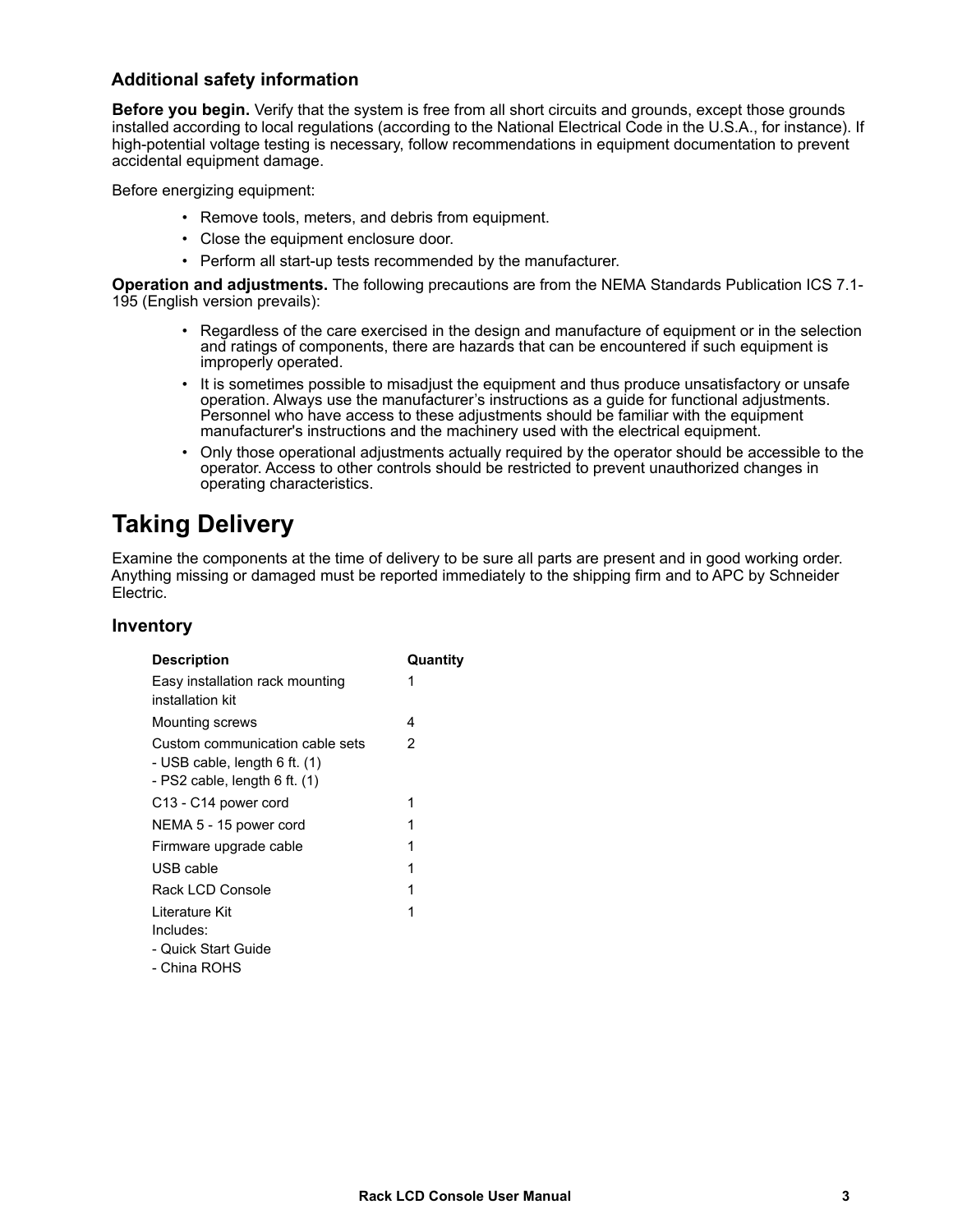# <span id="page-7-0"></span>**Components**

## <span id="page-7-1"></span>**Front view**



<span id="page-7-2"></span>

| Item Number Component |                                        | <b>Description</b>                                                                                                                                                                                                                                                             |  |
|-----------------------|----------------------------------------|--------------------------------------------------------------------------------------------------------------------------------------------------------------------------------------------------------------------------------------------------------------------------------|--|
| O                     | <b>EXIT button</b>                     | 1. Pressing the EXIT button without opening the On Screen Display (OSD)<br>initiates an auto adjustment which reconfigures all settings for the monitor to the<br>optimum display values of the OSD.                                                                           |  |
|                       |                                        | 2. While the OSD user interface is in use, press the EXIT button to exit the<br>current menu and return to the previous menu or, press the EXIT button to leave<br>an adjustment menu when the adjustment is complete.                                                         |  |
|                       |                                        | 3. From the Main Menu screen, pressing the EXIT button will exit the OSD.                                                                                                                                                                                                      |  |
| ❷                     | Left/Down Arrows button                | Pressing this button moves left or down through the menu and decreases the<br>value when making an adjustment.                                                                                                                                                                 |  |
| ❸                     | Right/Up Arrows button                 | Pressing this button moves right or up through the menu and increases the<br>value when making an adjustment.                                                                                                                                                                  |  |
| ➊                     | <b>MENU</b> button                     | 1. If the OSD user interface has not been opened, pressing the MENU button<br>initiates it and brings up the Main menu.<br>2. While the OSD user interface is in use, when a setting choice is reached,<br>pressing the MENU button brings up the setting's adjustment screen. |  |
| ❺                     | <b>LCD POWER button</b>                | Turns on power to the LCD monitor. An LED light next to the switch will<br>illuminate when the monitor is in stand-by (power-saver) mode.                                                                                                                                      |  |
| O                     | <b>UPGRADE</b> port                    | An RJ-11 port to be used to transfer firmware upgrades from the administrator's<br>server to the Rack LCD Console.                                                                                                                                                             |  |
| $\bullet$             | <b>FW UPGRADE</b><br>NORMAL / RECOVERY | The Firmware Upgrade switch should be in the NORMAL position during normal<br>operation of the Rack LCD Console. The switch is set to RECOVERY only when<br>a Firmware Upgrade Recovery is performed. (See "Firmware upgrade recovery"<br>on page 11 for more information.)    |  |
| ❸                     | <b>LCD</b> monitor                     | The LCD display monitor of the Rack LCD Console.                                                                                                                                                                                                                               |  |
| ❷                     | <b>RESET</b> switch                    | Press this recessed switch in with a small object (a pen point) to perform a<br>system reset.                                                                                                                                                                                  |  |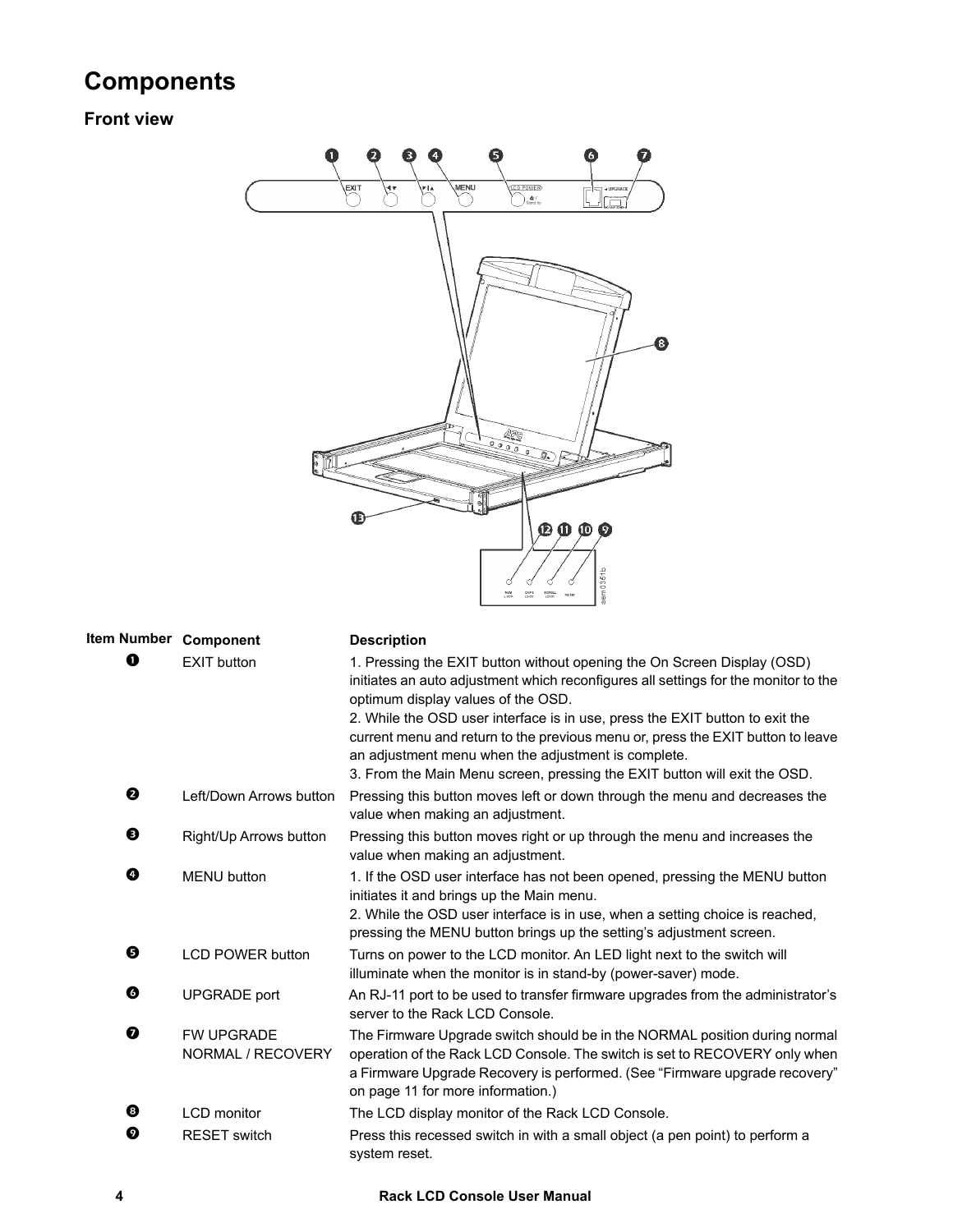| Item Number Component |                        | <b>Description</b>                                                                                                                                                                                                                           |
|-----------------------|------------------------|----------------------------------------------------------------------------------------------------------------------------------------------------------------------------------------------------------------------------------------------|
| ◍                     | <b>SCROLL LOCK LED</b> | When illuminated, the SCROLL LOCK LED indicates the scroll lock function on<br>the keyboard is enabled.                                                                                                                                      |
| ❶                     | CAPS LOCK LED          | When illuminated, the CAPS LOCK LED indicates the capitals lock function on<br>the keyboard is enabled.                                                                                                                                      |
| ℗                     | NUM LOCK LED           | When illuminated, the NUM LOCK LED indicates the number lock function on<br>the keyboard is enabled.                                                                                                                                         |
| ®                     | USB port               | Located on the front of the Rack LCD Console, the USB port is used to connect<br>a peripheral device (flash drive, CD-ROM drive, or mouse) and pass through the<br>Rack LCD Console to the connected target device (a KVM switch or server). |

#### <span id="page-8-0"></span>**Rear view**



<span id="page-8-1"></span>

| <b>Item Number</b> | <b>Component</b> | <b>Description</b>                                                                                                                                                               |
|--------------------|------------------|----------------------------------------------------------------------------------------------------------------------------------------------------------------------------------|
| 0                  | Power Socket     | Standard 3-prong AC power socket.                                                                                                                                                |
| ❷                  | Power Switch     | Standard ON/OFF rocker switch                                                                                                                                                    |
| ❸                  | Port             | Custom Communication Port for connecting the Rack LCD Console to the target device (KVM switch or<br>server) using one of the included custom communication cables (PS2 or USB). |
| ❹                  | <b>USB Port</b>  | USB pass-through from the USB Port on the front of the Rack LCD<br>Console.                                                                                                      |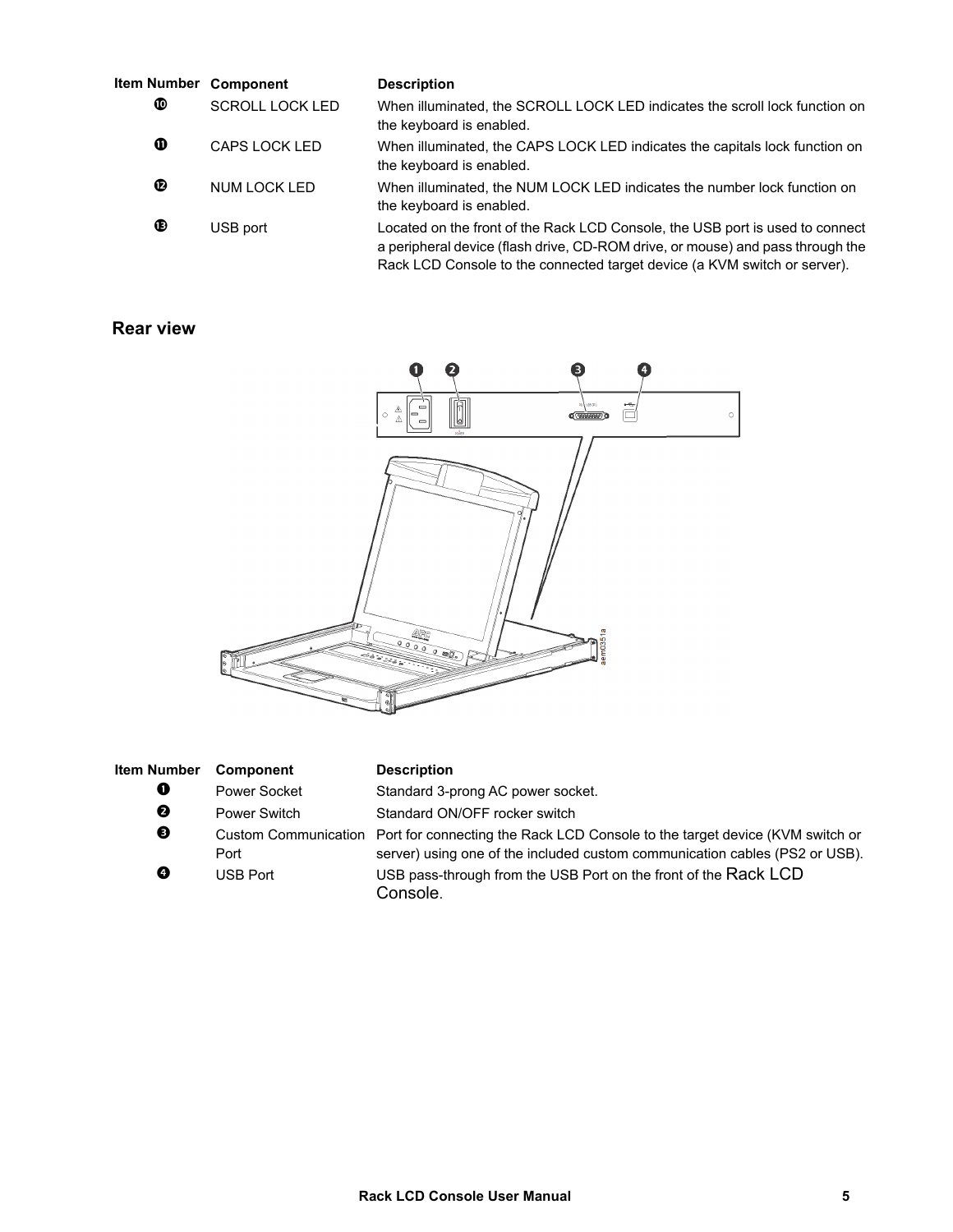# <span id="page-9-1"></span><span id="page-9-0"></span>**Brackets**

Use only the hardware provided to install the Rack LCD Console in the rack.

- 1. Attach the left and right mounting rails to the inside of the rack. The flange that supports the Rack LCD Console station will be to the inside.
	- Screw the front flanges to the rack first.
- 2. Slide the bars with the rear flanges toward the rack until the flanges make contact with the rack, then screw the rear flanges to the rack.



- 3. Slide the Rack LCD Console  $\left( \bullet \right)$ onto the support flanges  $(\mathbf{\Theta})_{\cdot}^{\cdot}$ Use the M4 x 6 screws  $(②)$ supplied to loosely attach the front of the Rack LCD Console to the front of the rack.
	- Do not fully tighten the screws at this time.

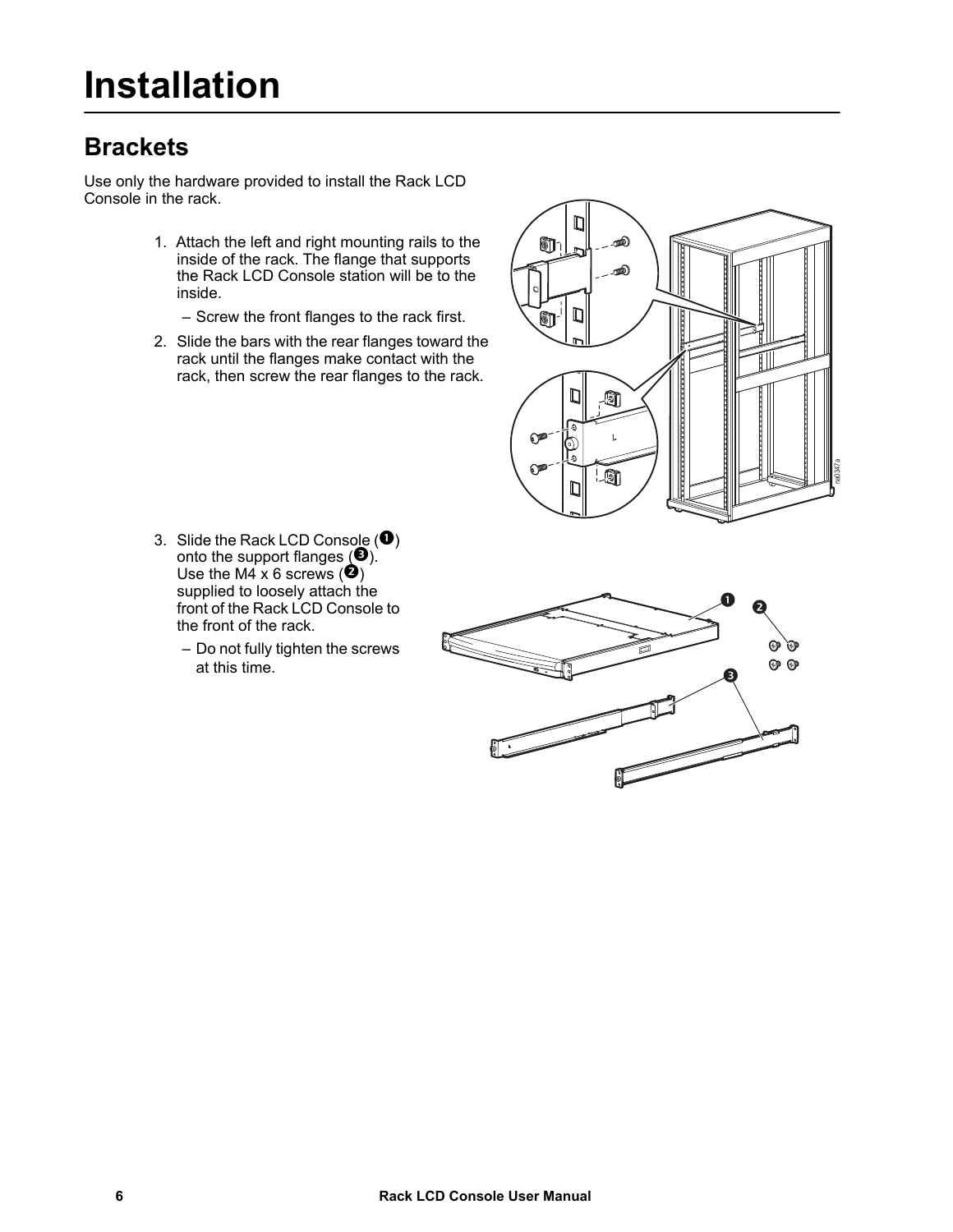- 4. Slide the rear attachment sliding brackets along the slide bars until they contact the rear of the Rack LCD Console. Use the supplied M4 x 6 screws to attach the bars to the rear of the Rack LCD Console switch. Fully tighten these screws.
- 5. Slide the Rack LCD Console open and closed two or three times to be sure it is operating smoothly.
- 6. If the Rack LCD Console is moving properly in the brackets, fully tighten the screws inserted in step 3.



# <span id="page-10-0"></span>**Rack LCD Console Installation**

## **A A DANGER**

#### **HAZARD OF ELECTRIC SHOCK, EXPLOSION, OR ARC FLASH**

- Avoid circuit overload. Before energizing, review the electrical specifications in the product documentation.
- Use only the supplied power cord or a power cord approved for use in your region.
- The cord must have voltage and current ratings equal to or greater than those of the product rating label requirements.
- Plug the power cord into a grounded (earthed) outlet that is easily accessible. Do not disable the grounding pin.
- Make sure that all equipment, including power strips, is properly grounded.

**Failure to follow these instructions will result in death or serious injury.**

#### <span id="page-10-1"></span>**Cable installation**

Connect the target device (KVM switch or server) to the custom communication port on the back of the Rack LCD Console using one of the two custom communication cables (PS2 or USB) that are included. Plug the keyboard, monitor, and mouse connectors to the ports on the target device (KVM switch or server).

**NOTE:** The maximum distance between the Rack LCD Console and the target device (a KVM switch or server) is 10 m (32.8 feet).

#### <span id="page-10-2"></span>**Power on the Rack LCD Console**

- 1. Plug the power cord into the power socket on the Rack LCD Console and into an AC power outlet.
- 2. Turn the Rack LCD Console on. See ["Power Switch" on page 5](#page-8-1) for the location of the On/Off toggle switch at the back of the Rack LCD Console.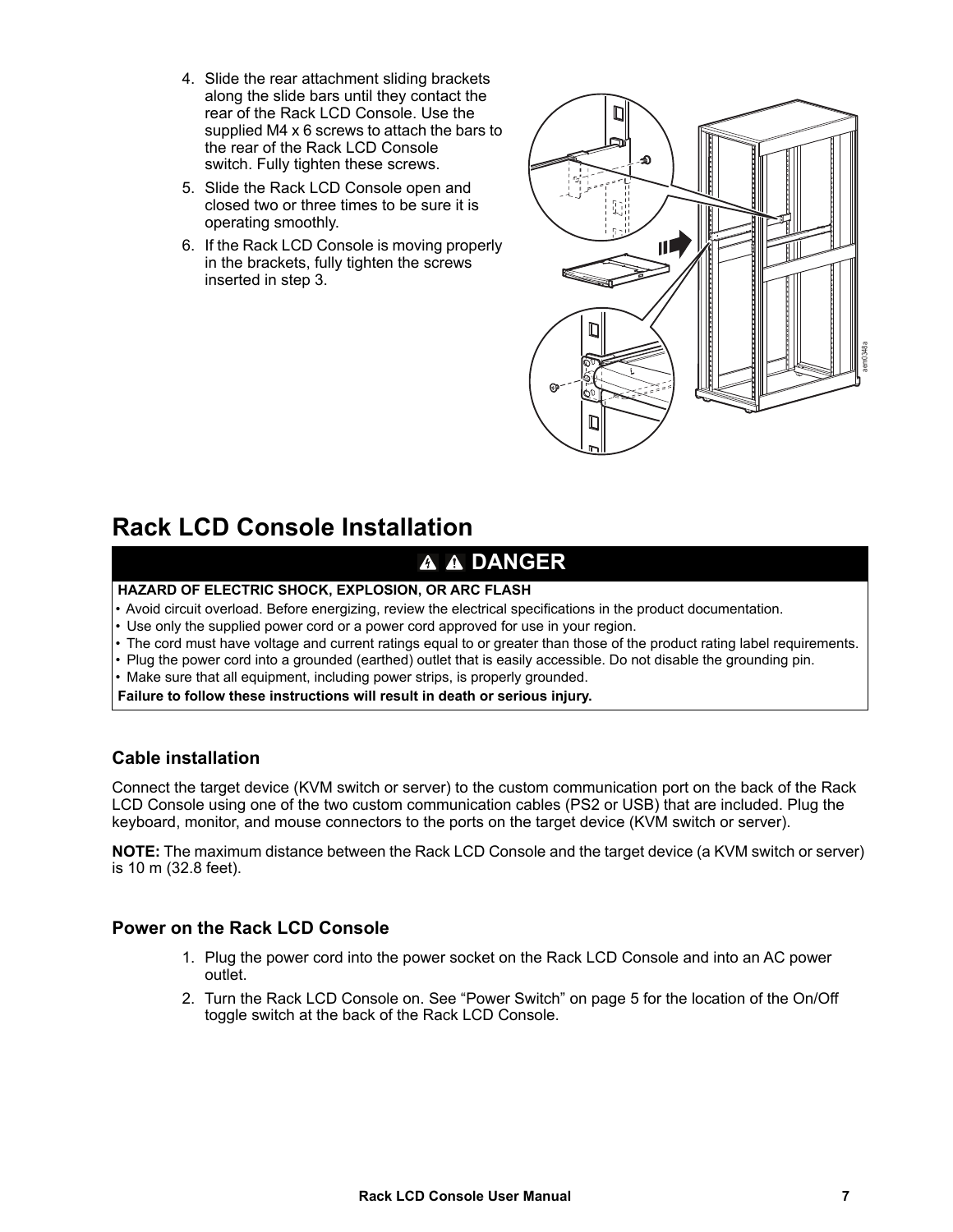# <span id="page-11-0"></span>**Operation**

# <span id="page-11-1"></span>**Basic Functions**

**NOTE:** This product is not intended for the display of personal information.

#### <span id="page-11-2"></span>**Open the Rack LCD Console**

### **CAUTION**

#### **HAZARDS RESULTING FROM MISUSE**

- Never lean on the device.
- Slide rail mounted equipment is not to be used as a shelf or a work space. Do not set objects on the device.

**Failure to follow these instructions can result in injury or equipment damage.**

To access the console, slide the Rack LCD Console out of the rack and raise the cover.

#### <span id="page-11-3"></span>**Close the Rack LCD Console**

Close the cover and slide the Rack LCD Console into the rack.

#### <span id="page-11-4"></span>**Power off and restart**

Turn off the power to the Rack LCD using the rear panel power switch. See ["Power Switch" on page 5](#page-8-1) for the location of the On/Off switch.

To restart the Rack LCD turn the rear panel power switch back on.

#### <span id="page-11-5"></span>**Standby mode**

The Rack LCD will go into Standby mode to save energy when the cover is closed. The display will turn OFF when the cover reaches approximately 15 degrees from completely closed. Power will remain ON, but the monitor display will be OFF.

#### <span id="page-11-6"></span>**Hot plugging**

Components can be removed and added to the Rack LCD Console by unplugging their cables from the ports without the need to shut down the console

#### <span id="page-11-7"></span>**LCD OSD (On Screen Display) configuration**

<span id="page-11-8"></span>

| <b>Button</b>                    | <b>Function</b>                                                                                                                                                                                                                                                                                                                                                                                                                                                           |  |  |
|----------------------------------|---------------------------------------------------------------------------------------------------------------------------------------------------------------------------------------------------------------------------------------------------------------------------------------------------------------------------------------------------------------------------------------------------------------------------------------------------------------------------|--|--|
| <b>MENU</b>                      | 1. Starting: Pressing the MENU button initiates the LCD OSD and brings up the Main menu.<br>2. While the OSD user interface is in use, when a setting choice is reached, pressing the MENU button<br>brings up the setting adjustment window.                                                                                                                                                                                                                             |  |  |
| Right/Up Arrow<br><b>Button</b>  | Clicking the Right/Up Arrow button moves the cursor Right or Up through the menus, or increases the<br>value when making an adjustment.                                                                                                                                                                                                                                                                                                                                   |  |  |
| Left/Down Arrow<br><b>Button</b> | Clicking the Left/Down Arrow button moves the cursor Left or Down through the menus, or decreases<br>the value when making an adjustment.                                                                                                                                                                                                                                                                                                                                 |  |  |
| <b>FXIT</b>                      | 1. If the LCD OSD user interface has not been started, pressing the EXIT button initiates an auto<br>adjustment which reconfigures the settings to the display defaults.<br>2. While the LCD OSD is in use, pressing the EXIT button will exit the current menu and return to the<br>previous menu. To leave an adjustment menu, press the EXIT button when the adjustment is complete.<br>3. From the Main Menu screen, pressing the EXIT button, will exit the LCD OSD. |  |  |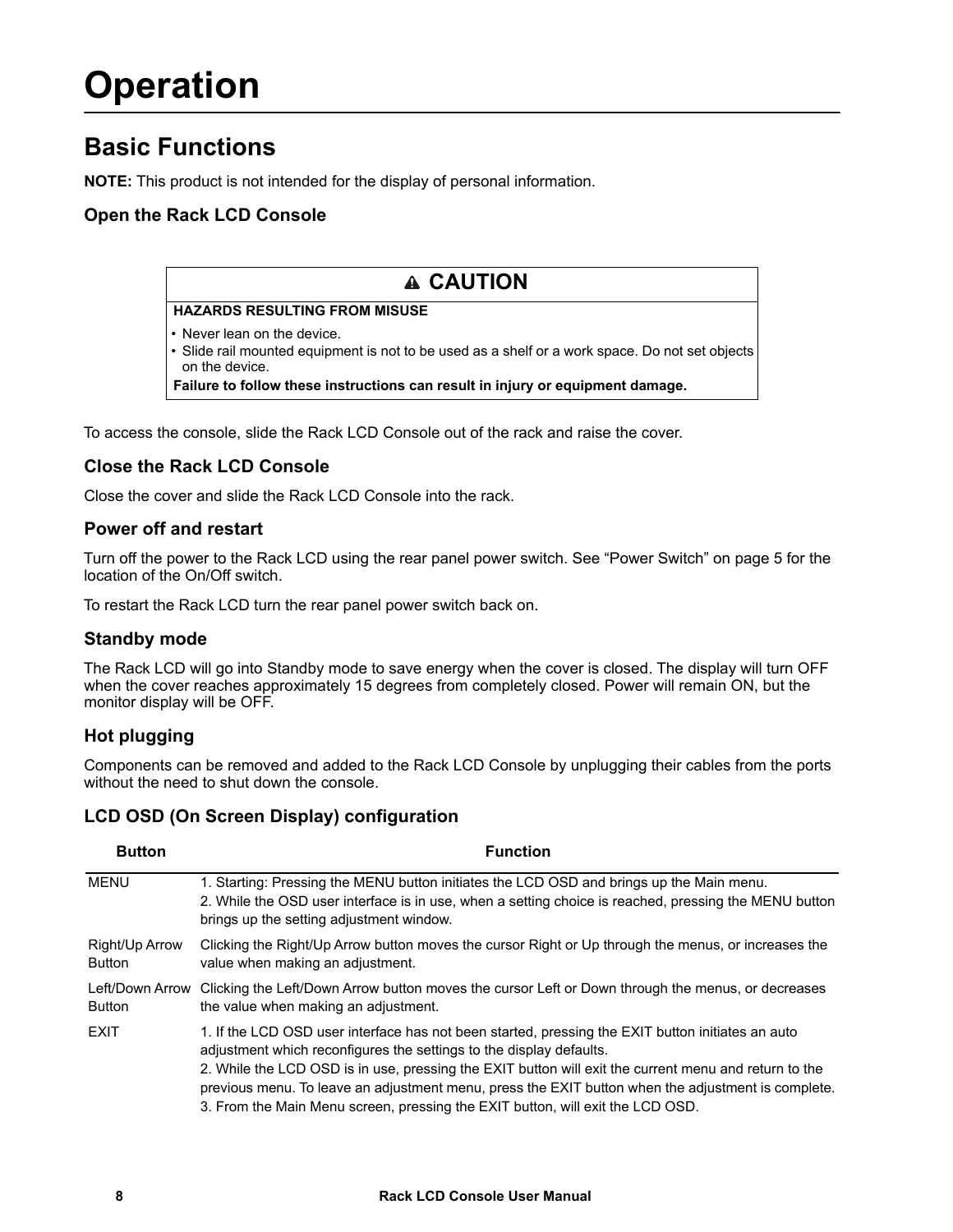#### <span id="page-12-0"></span>**Monitor settings**

| <b>Setting</b>      | <b>Explanation</b>                                                                                                                  |  |  |
|---------------------|-------------------------------------------------------------------------------------------------------------------------------------|--|--|
| <b>Brightness</b>   | Adjust the brightness level of the screen.                                                                                          |  |  |
| <b>Contrast</b>     | Adjust level of color difference between foreground and background colors.                                                          |  |  |
| <b>Phase</b>        | Adjust the phase setting of the screen so that no dark horizontal bands are visible.                                                |  |  |
| <b>Clock</b>        | Adjust the clock setting of the screen so that no dark vertical bands are visible.                                                  |  |  |
| <b>H-Position</b>   | Moves the display area left or right.                                                                                               |  |  |
| <b>V-Position</b>   | Moves the display area up or down.                                                                                                  |  |  |
| <b>Color Hue</b>    | Adjusts the color quality of the display. The <b>Adjust Color</b> selection has a submenu that allows fine<br>tuning of RGB values. |  |  |
| Language            | Select the language in which the OSD displays menus.                                                                                |  |  |
| <b>OSD Duration</b> | Adjust the number of seconds before the On Screen Display shuts down due to inactivity.                                             |  |  |
| <b>Reset</b>        | Resets all menus (except language) and submenus to factory default settings.                                                        |  |  |

**NOTE:** See ["EXIT" on page 8](#page-11-8) for information on setting the auto-adjust feature.

#### <span id="page-12-1"></span>**USB Peripheral Devices**

The front panel USB port is available to connect a USB peripheral device (flash drive, CD-ROM drive, mouse, etc.) to the target device (KVM switch or server) using the pass-through USB port on the back of the Rack LCD Console.

The front panel USB port will recognize a USB peripheral device when it is inserted. If a mouse is subsequently used in that port, use the hotkey combination Ctrl + Enter to reset the port so it will recognize the mouse.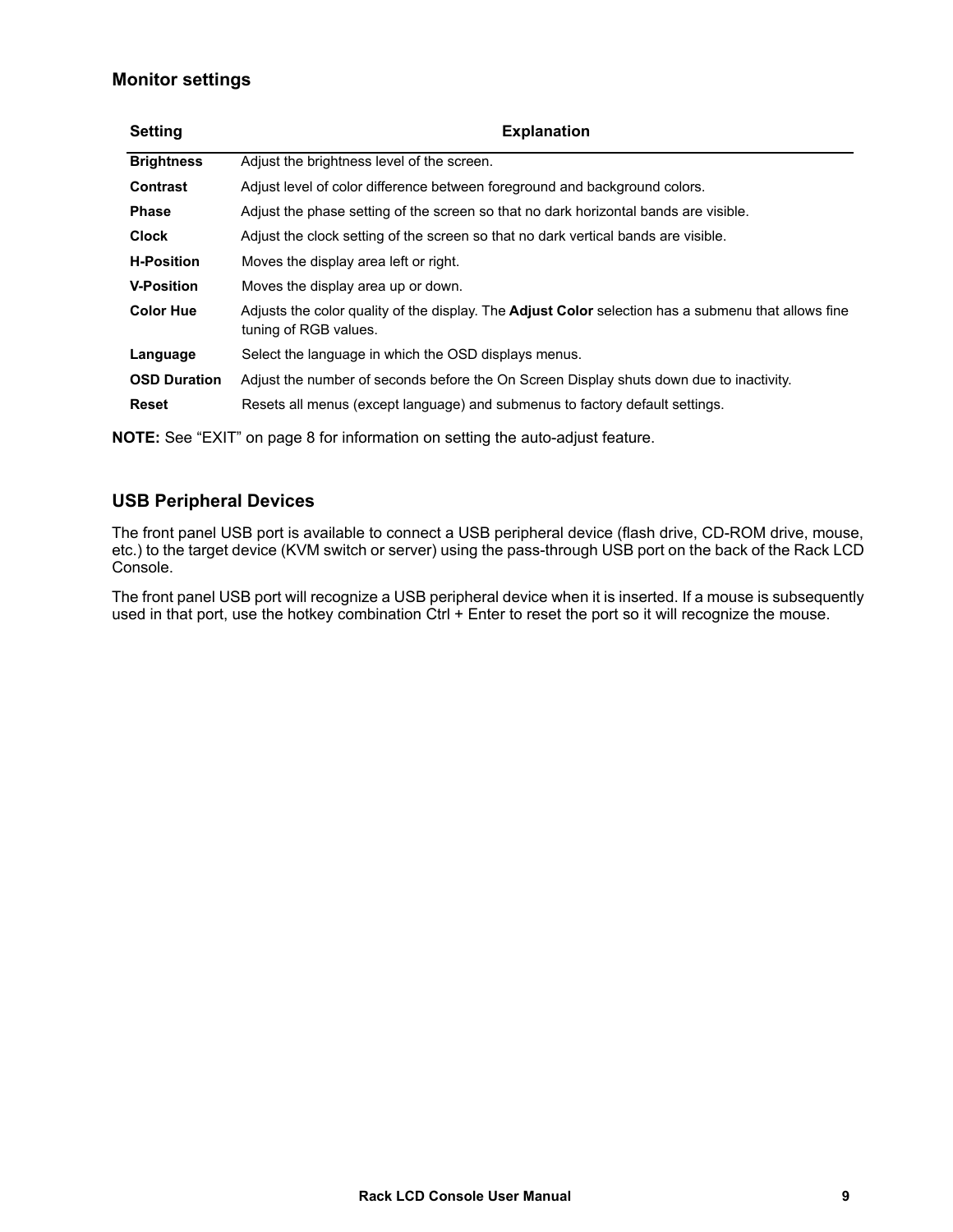# <span id="page-13-0"></span>**Firmware Upgrade Mode**

Check **[www.apc.com](https://www.apc.com)** regularly to find the latest information and firmware upgrade packages.

**NOTE:** Do not connect the RJ-11 port marked "Upgrade" to a public telecommunication network.

#### <span id="page-13-1"></span>**Start the upgrade**

To download the firmware upgrade package:

- 1. Turn off the power to the Rack LCD Console.
- 2. Slide the Firmware switch to RECOVER.
- 3. Turn on the power to the Rack LCD Console.

**NOTE:** When the Rack LCD Console is in Firmware Upgrade Mode, the Num Lock, Caps Lock and Scroll Lock LEDs will flash on and off repeatedly.

- 4. Connect the Firmware Upgrade Cable (provided) to a COM port on a computer that is not part of your installation and to the Firmware Upgrade Port of the Rack LCD Console. From your computer, go to **[www.apc.com](https://www.apc.com)** and enter the model name of your Rack LCD Console for a list of available firmware upgrade packages.
- 5. Run the download from your computer by double clicking the file icon, or by opening a command line and entering the full path and filename.
- 6. The Firmware Upgrade Utility Welcome screen will appear.
- 7. Read and agree to the License Agreement by clicking the **I Agree** button.
- 8. The Firmware Upgrade Utility main screen will appear. The Utility inspects your installation. All devices capable of being upgraded by the package are listed in the **Device List** panel.
- 9. Click **Next** to perform the upgrade. If you checked the **Check Firmware Version** box in the Firmware Upgrade Utility main screen, the Utility will compare the device's firmware level with that of the upgrade files. If it finds that the device's version is higher than the upgrade version, a dialog box will open to inform you and give you the option of continuing the upgrade or quitting. If you did not check the **Check Firmware Version** box, the Utility installs the upgrade files without checking if they are a higher level or not.
- 10. Status messages appear in the **Status Message** panel and progress toward completion is shown on the Progress bar.

#### <span id="page-13-2"></span>**Upgrade succeeded**

After the upgrade has completed, an **UPGRADE SUCCEEDED** screen appears to inform you that the procedure was successful. Click **Finish** to close the firmware upgrade utility.

#### <span id="page-13-3"></span>**Upgrade failed**

The **UPGRADE FAILED** screen appears if the upgrade fails to complete successfully.

#### <span id="page-13-4"></span>**Exit firmware upgrade mode**

- 1. Slide the Firmware Upgrade Recovery Switch to the Normal position.
- 2. Remove the Firmware Upgrade cable from the Firmware Upgrade Port of the Rack LCD Console.
- 3. Turn the power to the Rack LCD Console OFF and then turn the power ON.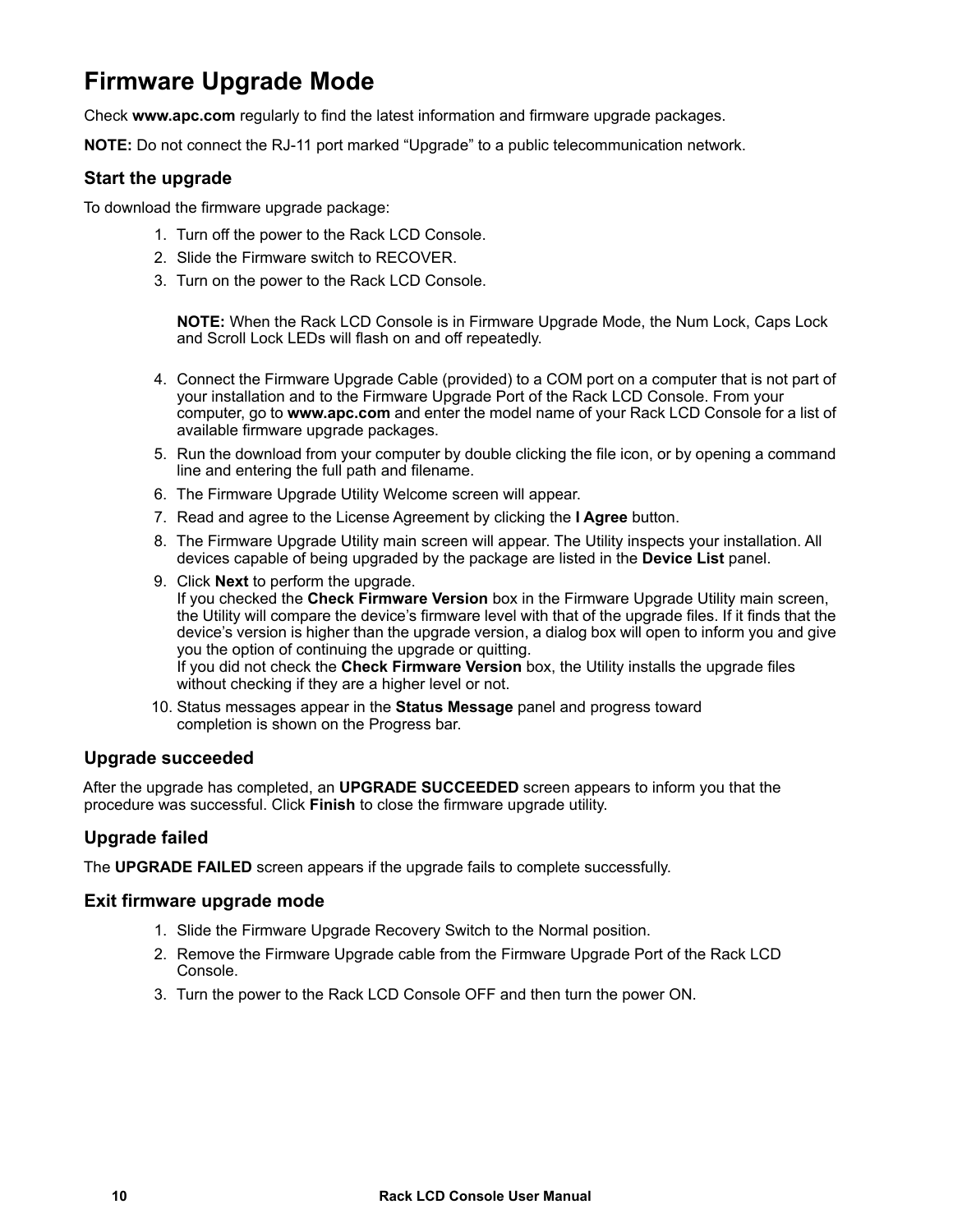#### <span id="page-14-0"></span>**Firmware upgrade recovery**

There are three conditions that call for firmware upgrade recovery:

- If the firmware of the Rack LCD Console becomes corrupted and is unable to operate.
- When a firmware upgrade is interrupted.
- When a firmware upgrade fails.

To perform a firmware upgrade recovery:

- 1. Shut off power to the Rack LCD Console. Disconnect the Rack LCD Console from the target device.
- 2. Connect the Firmware Upgrade Cable to the Firmware Upgrade Port and to a COM port of a computer not connected to your installation.
- 3. Slide the Firmware Upgrade Recovery Switch to the Recover position. See ["FW UPGRADE](#page-7-2)  [NORMAL / RECOVERY" on page 4](#page-7-2) for the switch location.
- 4. Apply power to the Rack LCD Console and repeat the upgrade procedure. See ["Start the](#page-13-1)  [upgrade" on page 10](#page-13-1) for more information.
- 5. Once the upgrade is successful, shut off power to the Rack LCD Console. Disconnect the Firmware Recovery Cable from your computer. Slide the Firmware Upgrade Recovery Switch to the Normal position. See ["FW UPGRADE NORMAL / RECOVERY" on page 4](#page-7-2) for more information.
- 6. Turn the power On to the Rack LCD Console.
- 7. Reconnect the Rack LCD Console to the target device.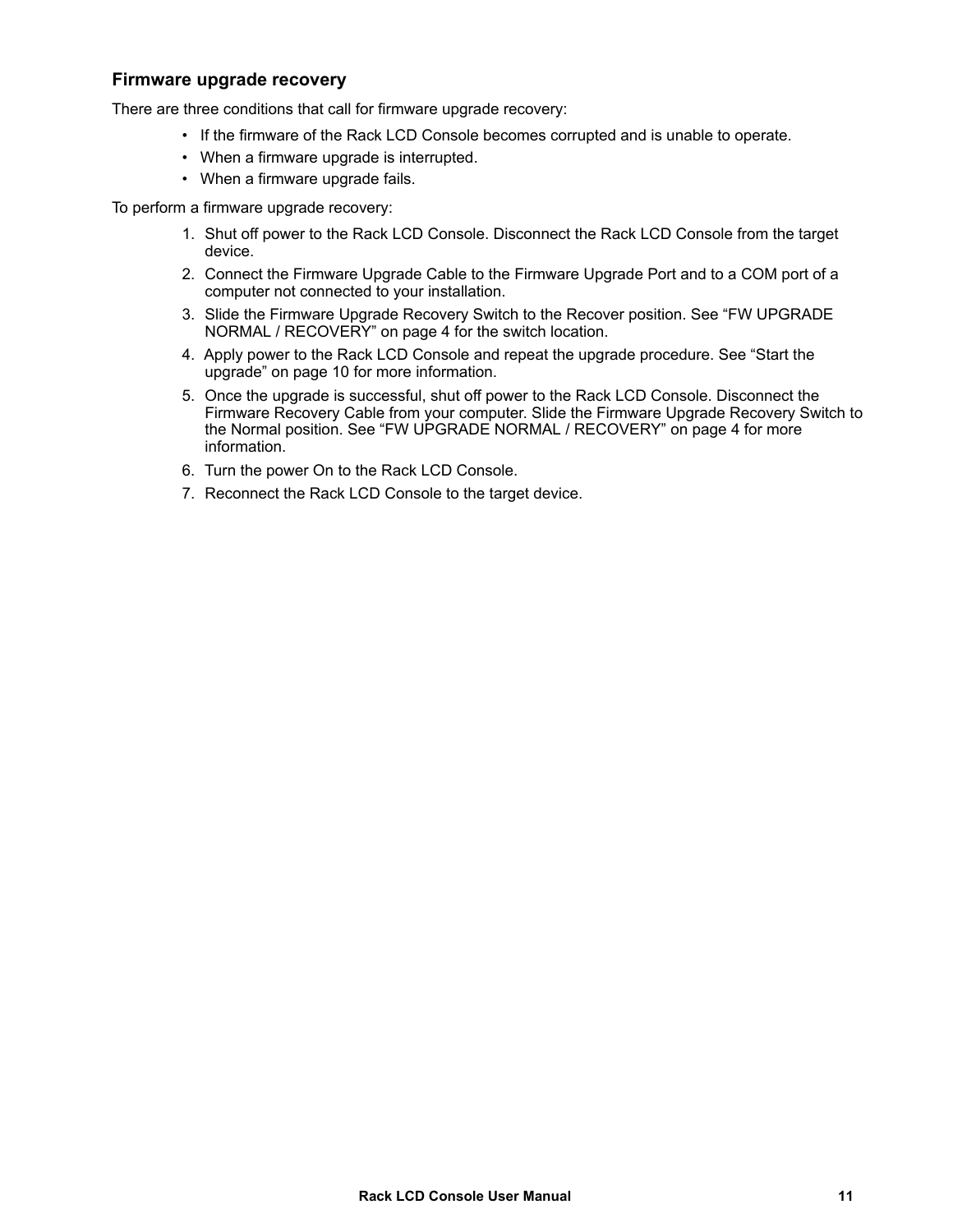# <span id="page-15-0"></span>**Troubleshooting**

| <b>Symptom</b>                                                           | <b>Action</b>                                                                                                                                                                                                                                                |
|--------------------------------------------------------------------------|--------------------------------------------------------------------------------------------------------------------------------------------------------------------------------------------------------------------------------------------------------------|
| There are ghost images on the external monitor                           | The distance between the external console and the Rack LCD is too<br>great. The maximum VGA cable distance should not exceed 20 m<br>(65.6 ft) and in some cases may need to be shorter. Replace the<br>VGA cable with one of an appropriately short length. |
| Some characters entered from the keyboard do not<br>display correctly.   | The keyboard layout setting for the port does not match the<br>keyboard you are using. On your switch, change the keyboard layout<br>setting for the port to match the layout of the keyboard you are using.                                                 |
| No power or no response from the target device<br>(KVM switch or server) | Check that all cables are securely attached in their sockets.                                                                                                                                                                                                |
| Erratic behavior                                                         | Update the firmware. See "Firmware Upgrade Mode" on page 10 for<br>more information.                                                                                                                                                                         |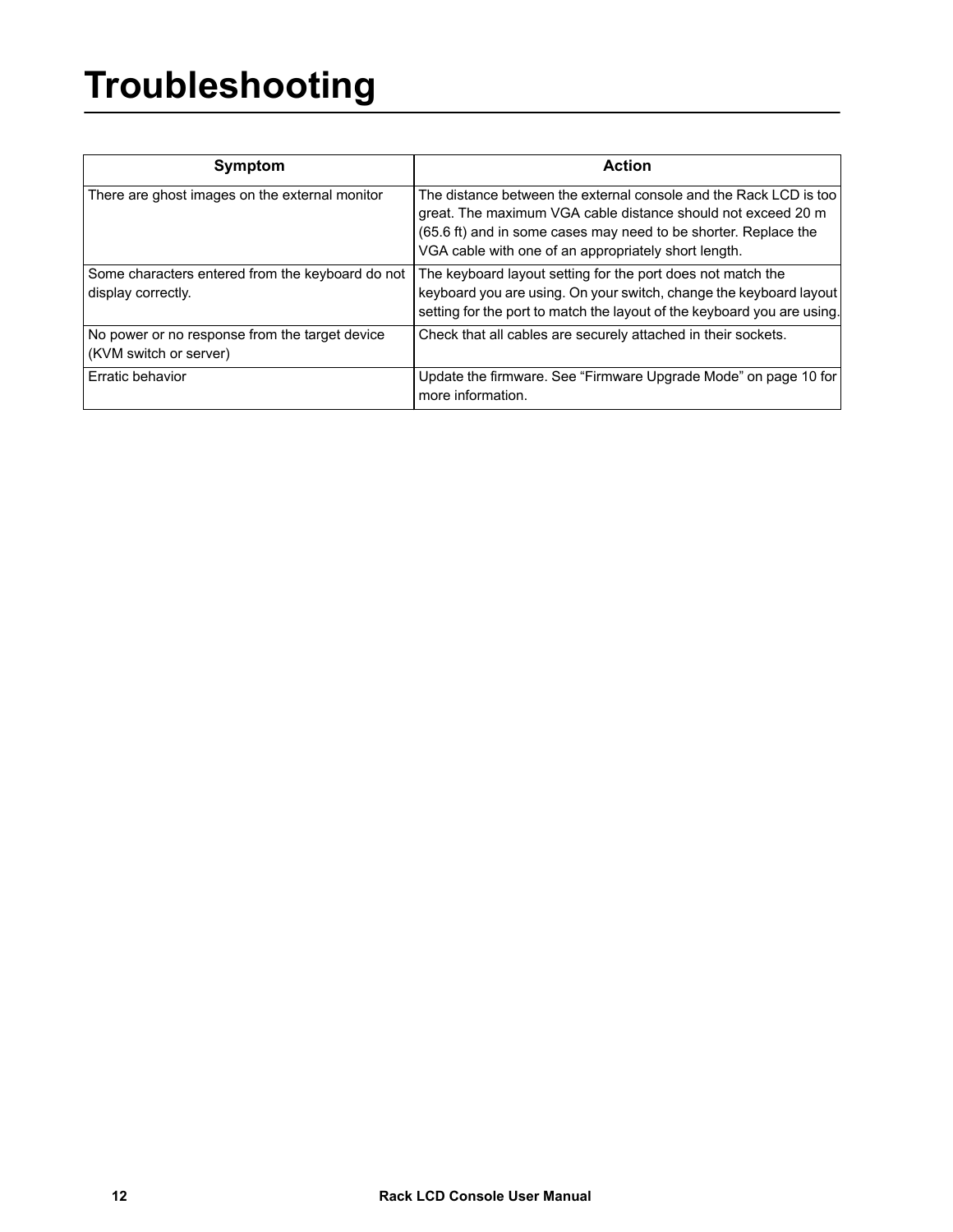<span id="page-16-0"></span>

| Function                          |                           | AP5717, CH, F, G, J, R, UK    | AP5719                  |  |
|-----------------------------------|---------------------------|-------------------------------|-------------------------|--|
| <b>Server Connections</b>         |                           | 1                             |                         |  |
| Communication ports<br>Connectors |                           | 1 x SPHD-18 (Female) Yellow   |                         |  |
|                                   | <b>External mouse</b>     | 1 x USB Type A (Female) Black |                         |  |
|                                   | Firmware upgrade port     | $1 \times RJ-11$              |                         |  |
|                                   | Power                     | 1 x 3-prong AC socket         |                         |  |
|                                   | USB 1.1 hub               | 1 x USB Type-A (Female)       |                         |  |
|                                   | USB 1.1 pass through      | 1 x USB Type-B (Female)       |                         |  |
| Switches                          | Reset                     | 1 x semi-recessed pushbutton  |                         |  |
|                                   | Power                     | 1 x rocker switch             |                         |  |
|                                   | Firmware upgrade          | 1 x switch                    |                         |  |
|                                   | LCD adjust                | 4 x pushbutton                |                         |  |
|                                   | LCD on/off power          | 1 x LED pushbutton (orange)   |                         |  |
| LEDs                              | LCD on/off power          | 1 (orange)                    |                         |  |
|                                   | Power                     | $\overline{1}$ (blue)         |                         |  |
|                                   | Num lock                  | 1 (Green)                     |                         |  |
|                                   | Caps lock                 | 1 (Green)                     |                         |  |
|                                   | Scroll lock               | 1 (Green)                     |                         |  |
| Emulation                         | Keyboard/mouse            | $PS/Z$ , USB                  |                         |  |
| Video                             | <b>Maximum Resolution</b> | 1280 x 1024 @ 75 Hz, DDC2B    |                         |  |
|                                   |                           | 1280 x 1024 @ 60 Hz           |                         |  |
|                                   |                           | 1024 x 768 @ 75 Hz            |                         |  |
|                                   |                           | 1024 x 768 @ 70 Hz            |                         |  |
|                                   |                           | 1024 x 768 @ 65 Hz            |                         |  |
|                                   |                           | 800 x 600 @ 75 Hz             |                         |  |
|                                   |                           | 800 x 600 @ 72 Hz             |                         |  |
|                                   |                           | 800 x 600 @ 60 Hz             |                         |  |
|                                   |                           | 720 x 400 @ 60 Hz             |                         |  |
|                                   |                           | 640 x 480 @ 75 Hz             |                         |  |
|                                   |                           | 640 x 480 @ 72 Hz             |                         |  |
|                                   | Minimum Resolution        | 640 x 480 @ 60 Hz             |                         |  |
| I/P rating                        |                           | 100 - 240 VAC, 50/60 Hz, 1 A  |                         |  |
| Power consumption                 |                           | 18.5W                         |                         |  |
| Environment                       | Operating temperature     | 32°F - 104°F (0 - 40°C)       |                         |  |
|                                   | Storage temperature       | -4°F - 140°F (-20°C to 60°C)  |                         |  |
|                                   | Humidity                  | 0 - 80% RH, Noncondensing     |                         |  |
| Physical                          | Housing                   | Metal and plastic             |                         |  |
| Properties                        | Weight                    | 15.90 kg                      | 17.40 kg                |  |
|                                   | Dimensions (L x W x H)    | 61.40 x 48.20 x 4.40 cm       | 66.50 x 48.20 x 4.40 cm |  |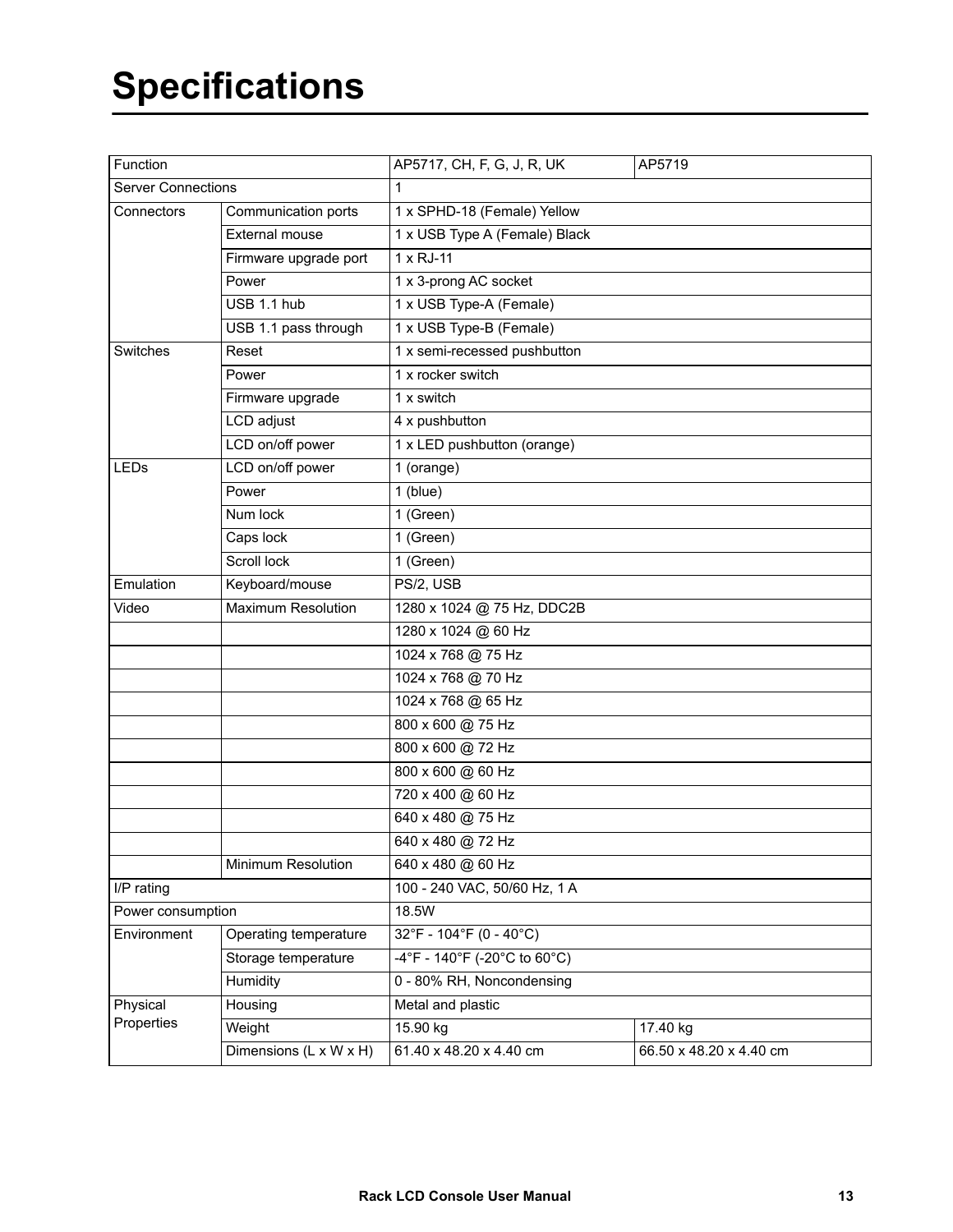# <span id="page-17-1"></span><span id="page-17-0"></span>**Two-Year Factory Warranty**

This warranty applies only to the products you purchase for your use in accordance with this manual.

#### <span id="page-17-2"></span>**Terms of warranty**

APC by Schneider Electric warrants its products to be free from defects in materials and workmanship for a period of two years from the date of purchase. APC by Schneider Electric will repair or replace defective products covered by this warranty. This warranty does not apply to equipment that has been damaged by accident, negligence or misapplication or has been altered or modified in any way. Repair or replacement of a defective product or part thereof does not extend the original warranty period. Any parts furnished under this warranty may be new or factory-remanufactured.

#### <span id="page-17-3"></span>**Non-transferable warranty**

[This warranty extends only to the original purchaser who must have properly registered the product. The](http://www.apc.com)  [product may be registered at the APC by Schneider Electric Web site,](http://www.apc.com) **www.apc.com**.

#### <span id="page-17-4"></span>**Exclusions**

APC by Schneider Electric shall not be liable under the warranty if its testing and examination disclose that the alleged defect in the product does not exist or was caused by end user's or any third person's misuse, negligence, improper installation or testing. Further, APC by Schneider Electric shall not be liable under the warranty for unauthorized attempts to repair or modify wrong or inadequate electrical voltage or connection, inappropriate on-site operation conditions, corrosive atmosphere, repair, installation, exposure to the elements, Acts of God, fire, theft, or installation contrary to APC by Schneider Electric recommendations or specifications or in any event if the APC by Schneider Electric serial number has been altered, defaced, or removed, or any other cause beyond the range of the intended use.

**THERE ARE NO WARRANTIES, EXPRESS OR IMPLIED, BY OPERATION OF LAW OR OTHERWISE, OF PRODUCTS SOLD, SERVICED OR FURNISHED UNDER THIS AGREEMENT OR IN CONNECTION HEREWITH. APC BY SCHNEIDER ELECTRIC DISCLAIMS ALL IMPLIED WARRANTIES OF MERCHANTABILITY, SATISFACTION AND FITNESS FOR A PARTICULAR PURPOSE. APC BY SCHNEIDER ELECTRIC EXPRESS WARRANTIES WILL NOT BE ENLARGED, DIMINISHED, OR AFFECTED BY AND NO OBLIGATION OR LIABILITY WILL ARISE OUT OF, APC BY SCHNEIDER ELECTRIC RENDERING OF TECHNICAL OR OTHER ADVICE OR SERVICE IN CONNECTION WITH THE PRODUCTS. THE FOREGOING WARRANTIES AND REMEDIES ARE EXCLUSIVE AND IN LIEU OF ALL OTHER WARRANTIES AND REMEDIES. THE WARRANTIES SET FORTH ABOVE CONSTITUTE APC BY SCHNEIDER ELECTRIC'S SOLE LIABILITY AND PURCHASER'S EXCLUSIVE REMEDY FOR ANY BREACH OF SUCH WARRANTIES. APC BY SCHNEIDER ELECTRIC WARRANTIES EXTEND ONLY TO PURCHASER AND ARE NOT EXTENDED TO ANY THIRD PARTIES.** 

**IN NO EVENT SHALL APC BY SCHNEIDER ELECTRIC, ITS OFFICERS, DIRECTORS, AFFILIATES OR EMPLOYEES BE LIABLE FOR ANY FORM OF INDIRECT, SPECIAL, CONSEQUENTIAL OR PUNITIVE DAMAGES, ARISING OUT OF THE USE, SERVICE OR INSTALLATION, OF THE PRODUCTS, WHETHER SUCH DAMAGES ARISE IN CONTRACT OR TORT, IRRESPECTIVE OF FAULT, NEGLIGENCE OR STRICT LIABILITY OR WHETHER APC BY SCHNEIDER ELECTRIC HAS BEEN ADVISED IN ADVANCE OF THE POSSIBILITY OF SUCH DAMAGES. SPECIFICALLY, APC BY SCHNEIDER ELECTRIC IS NOT LIABLE FOR ANY COSTS, SUCH AS LOST PROFITS OR REVENUE, LOSS OF EQUIPMENT, LOSS OF USE OF EQUIPMENT, LOSS OF SOFTWARE, LOSS OF DATA, COSTS OF SUBSTITUENTS, CLAIMS BY THIRD PARTIES, OR OTHERWISE.**

**NO SALESMAN, EMPLOYEE OR AGENT OF APC BY SCHNEIDER ELECTRIC IS AUTHORIZED TO ADD TO OR VARY THE TERMS OF THIS WARRANTY. WARRANTY TERMS MAY BE MODIFIED, IF AT ALL, ONLY IN WRITING SIGNED BY AN APC BY SCHNEIDER ELECTRIC OFFICER AND LEGAL DEPARTMENT.** 

#### <span id="page-17-5"></span>**Warranty claims**

[Customers with warranty claims issues may access the APC by Schneider Electric customer support network](http://www.apc.com/support)  [through the Support page of the APC by Schneider Electric Web site,](http://www.apc.com/support) **www.apc.com/support**. Select your country from the country selection pull-down menu at the top of the Web page. Select the Support tab to obtain contact information for customer support in your region.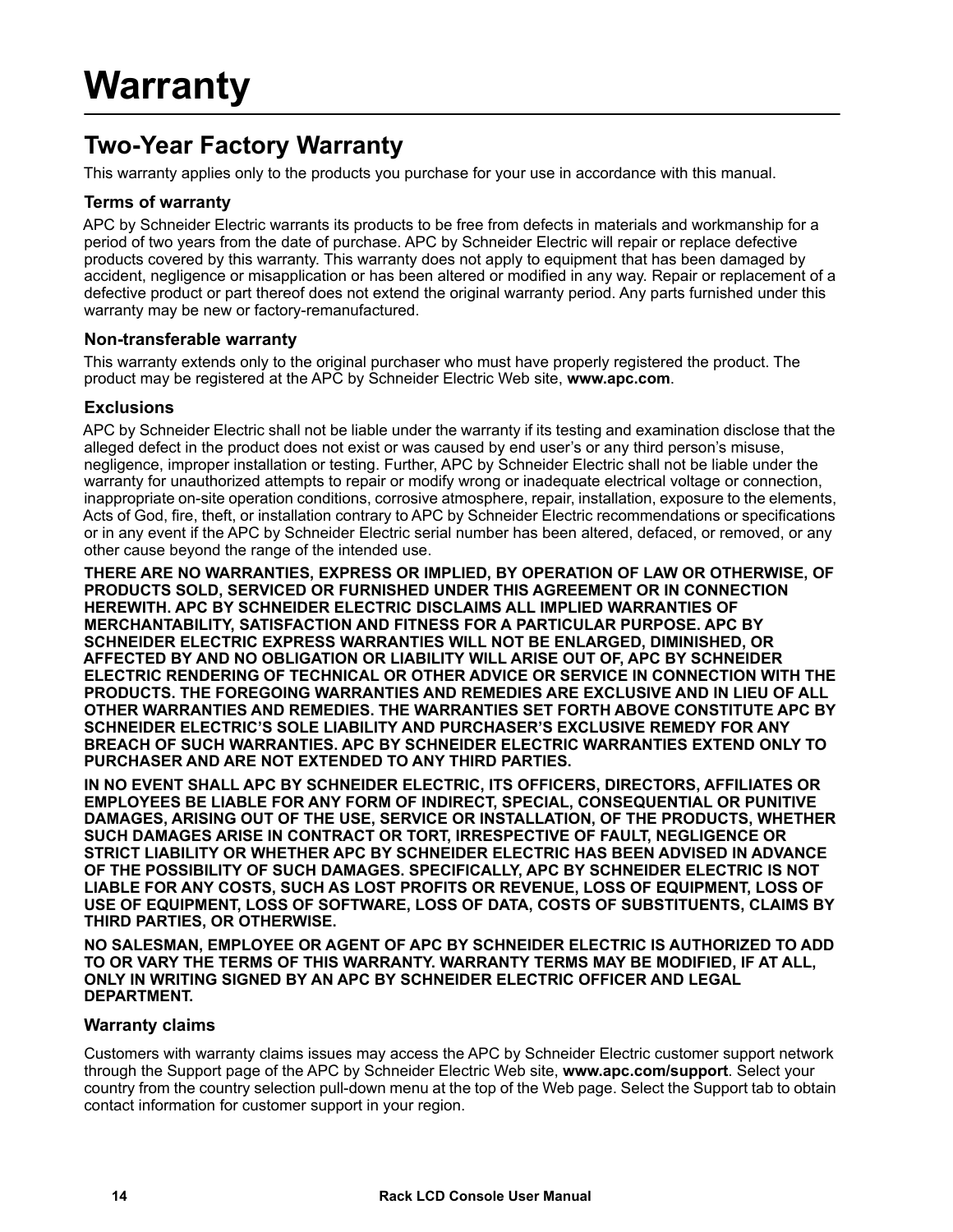# **Radio Frequency Interference**

**NOTE:** Changes or modifications to this unit not expressly approved by the party responsible for compliance could void the user's authority to operate this equipment.

#### **USA — FCC**

This equipment has been tested and found to comply with the limits for a class A digital device, pursuant to part 15 of the FCC Rules. These limits are designed to provide reasonable protection against harmful interference when the equipment is operated in a commercial environment. This equipment generates, uses, and can radiate radio frequency energy and, if not installed and used in accordance with the installation guide, may cause harmful interference to radio communications. Operation of this equipment in a residential area is likely to cause harmful interference, in which case the user will be required to correct the interference at his own expense.

#### **Canada — ICES**

This Class A digital apparatus complies with Canadian ICES-003.

*Cet appareil numérique de la classe A est conforme à la norme NMB-003 du Canada.*

#### **Japan — VCCI**

This is a Class A product based on the standard of the Voluntary Control Council for Interference by Information Technology Equipment (VCCI). If this equipment is used in a domestic environment, radio disturbance may occur, in which case, the user may be required to take corrective actions.

この装置は、情報処理装置等電波障害自主規制協議会 (VCCI) の基準 に基づくクラス A 情報技術装置です。この装置を家庭環境で使用すると、電波 妨害を引き起こすことがあります。この場合には、使用者が適切な対策を講ず るように要求されることがあります。

#### **Taiwan—BSMI**

警告使用者: 這是甲類的資訊產品, 在居住的 環境中使用時,可能會造成射頻 干擾, 在這種情況下, 使用者會 被要求採取某些適當的對策。

#### **Australia and New Zealand**

**Attention:** This is a Class A product. In a domestic environment this product may cause radio interference in which case the user may be required to take adequate measures.

#### **European Union**

This product is in conformity with the protection requirements of EU Council Directive 2014/30/EU on the approximation of the laws of the Member States relating to electromagnetic compatibility. APC cannot accept responsibility for any failure to satisfy the protection requirements resulting from an unapproved modification of the product.

This product has been tested and found to comply with the limits for Class A Information Technology Equipment according to CISPR 22/European Standard EN 55022. The limits for Class A equipment were derived for commercial and industrial environments to provide a reasonable protection against interference with licensed communication equipment.

**Attention:** This is a Class A product. In a domestic environment this product may cause radio interference in which case the user may be required to take adequate measures.

#### **Korean** 한국

A 급 기기 ( 업무용 방송통신기기 )

이 기기는 업무용 (A 급) 으로 전자파적합등록을 한 기기이오니판매자 또는 사용자는 이 점을 주의하시기 바라며 , 가정외 의지역에서 사용하는 것을 목적으로 합니다 .